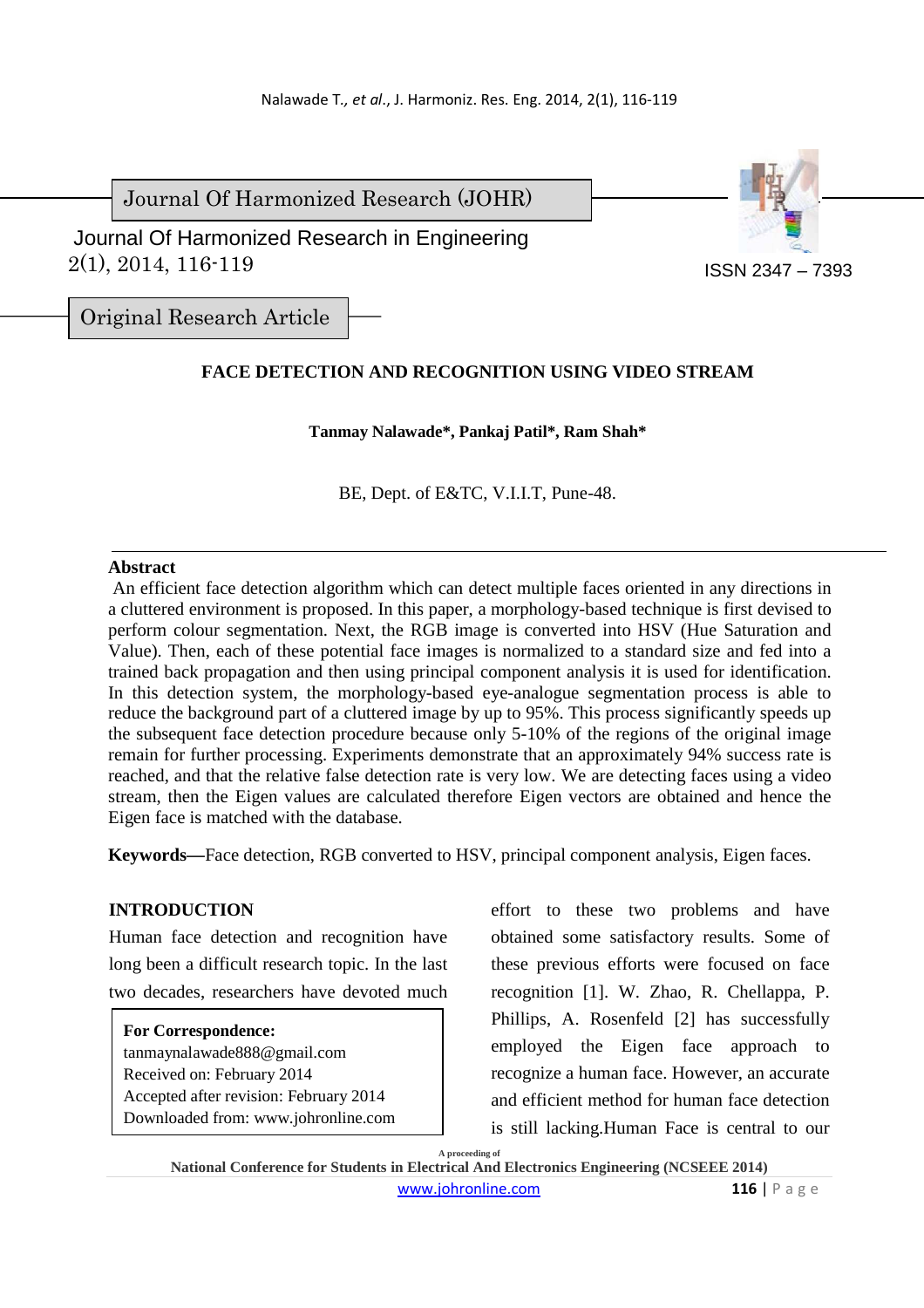identity. It plays an essential role in everyday interaction and other routine activities, thus face detection and tracking algorithms are of great importance for human machine interaction, it is an extensive widely studied field. Detection is a technique which will be used for detection of faces and are later matched with the help of predefined database which is called recognition. Our project may help us in following areas, light conditions which affect the face; the face gets converted into eigen values. Various surveys have been made for algorithms which will be used for detection and recognition of faces. The face is tracked according to its movements. The face detection will be real time and implemented by color segmentation. The scale of a face can be handled by a rescaling process [1]. In Eigen face approach, the scaling factor can be determined by multiple trials. The idea is to use multi scale Eigen faces, in which a test face image is compared with Eigen faces at a number of scales. In this case, the image will appear to be near face space of only the closest scaled Eigen faces. Equivalently, we can scale the test image to multiple sizes and use the scaling factor that results in the smallest distance to face space. Varying poses result from the change of viewpoint or head orientation. Different identification algorithms illustrate different sensitivities to pose variation, the objective is to extract the relevant information in a face image, encode it as efficiently as possible, and compare one face encoding with a database of models encoded in the same way. A simple approach to extract the information contained in a face

image is to somehow capture the variation in a collection of face images.

### **BACKGROUNDSUBTRACTION**

Background subtraction is a computational vision process of extracting foreground objects in a particular scene. A foreground object can be described as an object of attention which helps in reducing the amount of data to be processed as well as provide important information to the task under consideration. Often, the foreground object can be thought of as a coherently moving object in a scene. Background subtraction method is the mostly seen method in the literature for effective motion tracking and moving object Identification. In background subtraction, background can be static, in which previously a fixed background is obtained and used in the entire process. Background is dynamically updated with changing external effects like weather. We have employed this method in this paper. Initially, we will take a video for a particular period and convert a specific frame from RGB to HSV. Then a threshold is applied to this difference image obtained in the previous step. Then a morphological operation like dilation is applied to the threshold image. We get a binary image showing the objects detected in the frame. Then we extract some features of the detected objects like eigen face. and use this information for counting the objects in the frame and hence the whole video. The extracted features are then used to classify the faces in the frame using Principal Component Analysis.

**A proceeding of National Conference for Students in Electrical And Electronics Engineering (NCSEEE 2014)**  www.johronline.com **117** | P a g e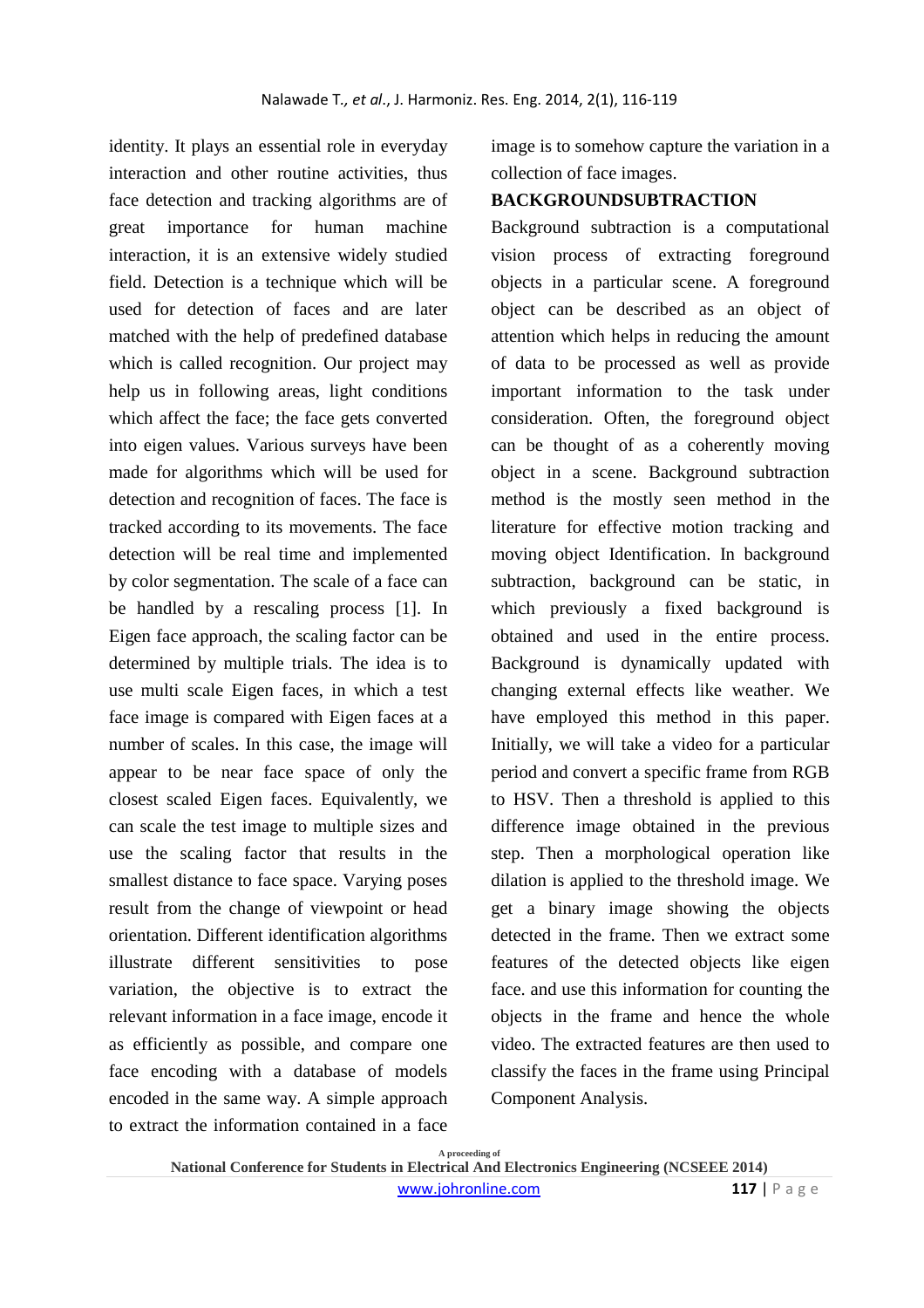# **MATLAB SIMULATION RESULTS**



Fig 1: Saturation Image.



Fig 2: Binary Image



Fig 3: V Image.